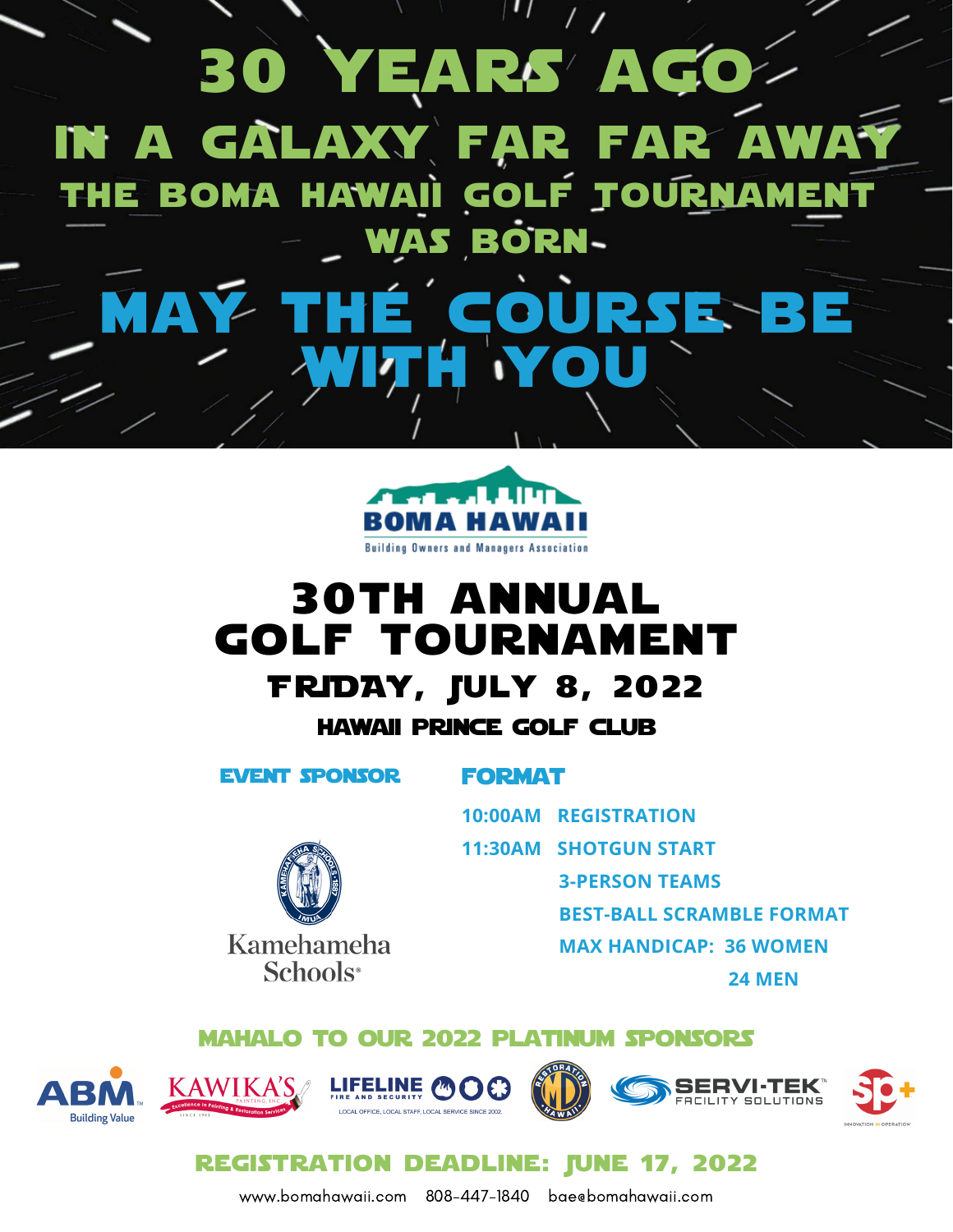### **BOMA Hawaii 30th Annual Golf Tournament Friday, July 8, 2022 • Hawaii Prince Golf Club**

### **TEAM REGISTRATION (3-PERSON TEAM) \$750/TEAM**

Entry fee includes:

- Lunch & Banquet Dinner
- Snacks, food, refreshments & libations throughout the course.
- Golfer Swag
- 1 Lucky Draw Ticket per Golfer

### **LUCKY DRAW TICKET SET (A SET INCLUDES 5 TICKETS) \$20/SET**

### **SPONSORSHIP OPPORTUNITIES**

### **EVENT SPONSOR (1 max) \$2,000/SPONSOR**

- One golf team invitation (3 person team)
- Your company logo on registration banner
- Company display table before tournament at Clubhouse (optional)
- Provide logo items to be distributed at registration
- Company recognition in golf tournament promotional materials
- Speaking opportunity at golf tournament banquet (3 minutes)

### **LUNCH SPONSOR (2 max) \$750/SPONSOR**

- Your company sign displayed at tournament
- Company recognition in golf tournament promotional materials
- BOMA Hawaii will be responsible for purchasing lunches
- Provide volunteers to distribute lunches during registration

*Lunch will be set up only during registration period*

### **SNACK STATION (1 max) \$500/SPONSOR**

- Company recognition in golf tournament promotional materials
- Provide snacks enough for at least 160 people
- Provide tables, heating/cooling any items necessary to operate your station
- Provide volunteers for your station during registration

*Station must be set up prior to tournament check in time and be cleared within 2 hours of tournament start time*

### **CIGAR SPONSOR (1 max) \$1500/SPONSOR**

- Company recognition in golf tournament promotional materials
- BOMA Hawaii to provide cigars 1 per golfer
- Provide volunteers for your station for the entire tournament

*Station must be set up for entire tournament*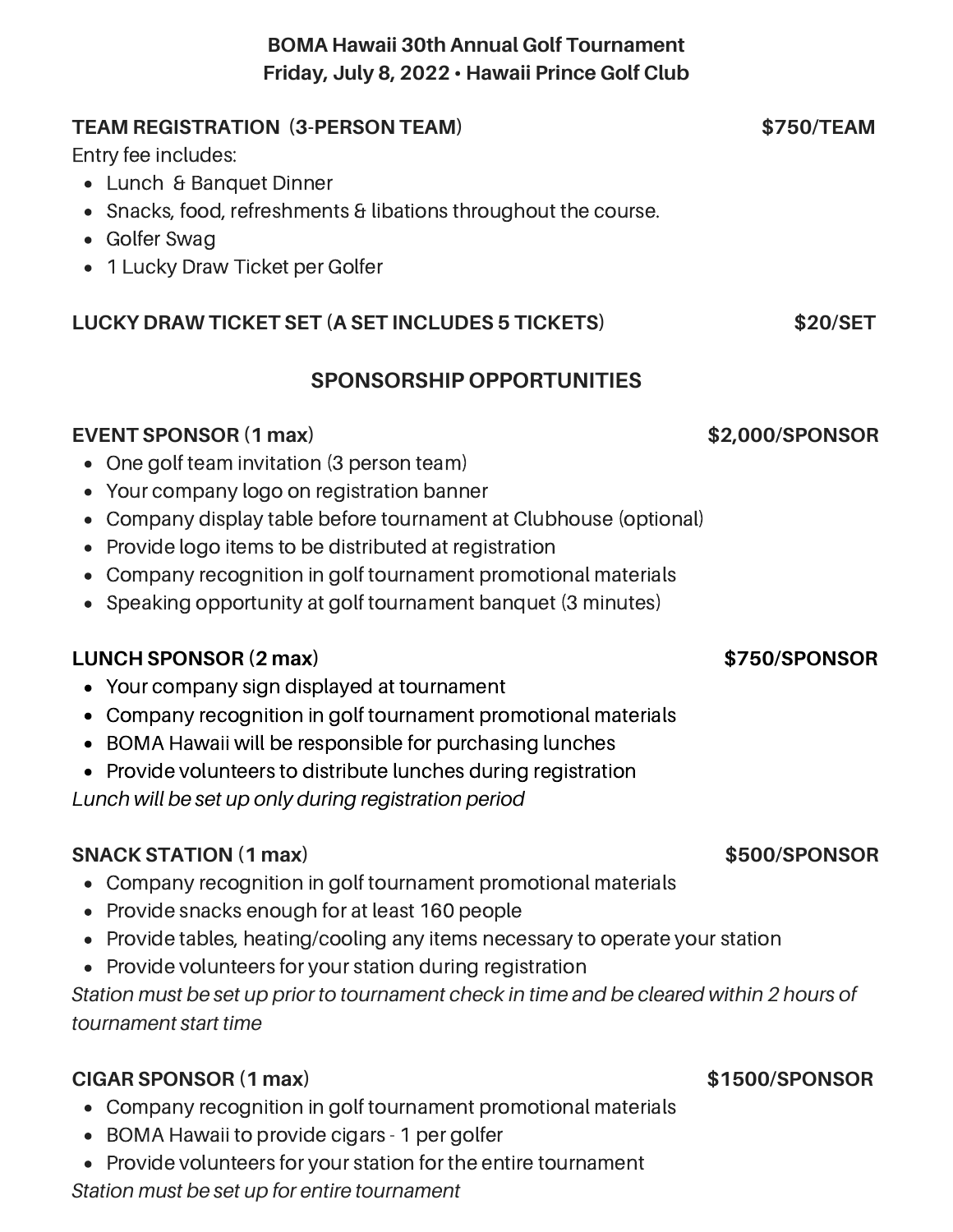# **"FIRST DRINK OF THE DAY" STATION (1 max) \$500/SPONSOR**

- Company recognition in golf tournament promotional materials
- You may have a company display at the station area
- Provide enough drinks for at least 160 people
- Provide tables, heating/cooling any items necessary to operate your station
- Provide volunteers for your station

*Station must be set up prior to tournament check in time and be cleared within 2 hours of tournament start time*

# **BEVERAGE CART SPONSOR (2 max) \$650/SPONSOR**

- Your company sign on cart
- Company recognition in golf tournament promotional materials
- BOMA Hawaii will be responsible for purchasing beverages

*BOMA Hawaii will provide drivers for the carts*

# **WATER CART SPONSOR (1 max) \$500/SPONSOR**

- Your company sign on cart
- Company recognition in golf tournament promotional materials.
- BOMA Hawaii will be responsible for purchasing water

*BOMA Hawaii will provide drivers for the carts*

### **HOLE IN ONE + AID STATION WITH ELECTRICAL (1 max) \$650/SPONSOR**

- Your company sign at the A5 Hole Tee Box Comfort Station
- Company recognition in golf tournament promotional materials
- You may have a company display at the station area
- Provide food/beverages enough for at least 160 people
- Provide tables, heating/cooling any items necessary to operate your station
- Provide volunteers for your station for the entire tournament

*Station must be set up for entire tournament*

# **LONGEST DRIVE + AID STATION (1 max) \$500/SPONSOR**

- Your company sign at C9 Hole Tee Box
- Company recognition in golf tournament promotional materials
- You may have a company display at the station area
- Provide food/beverages enough for at least 160 people
- Provide tables, heating/cooling any items necessary to operate your station
- Provide volunteers for your station for the entire tournament

### *Station must be set up for entire tournament*